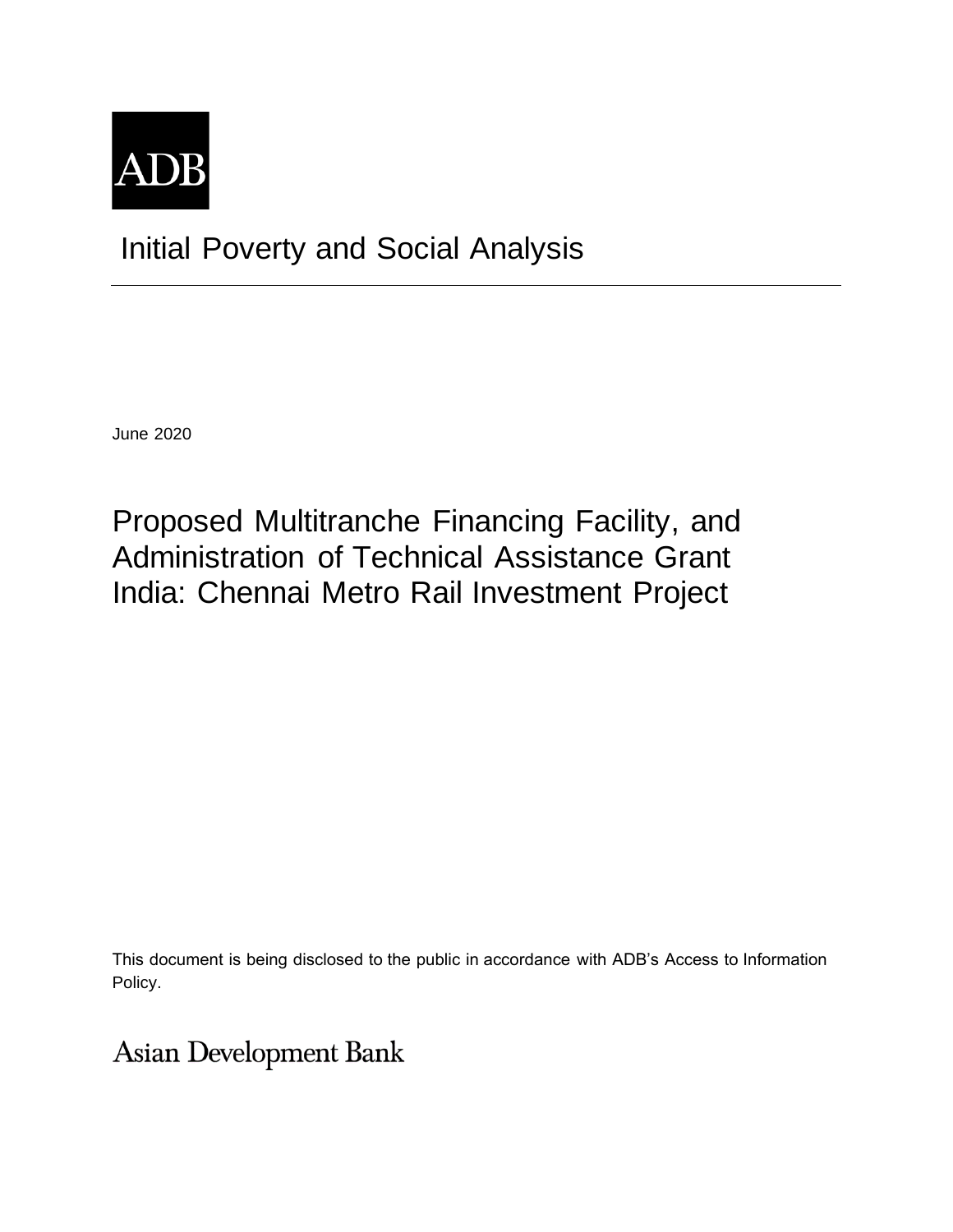# **CURRENCY EQUIVALENTS**

(as of 2 June 2020)

Currency unit – Indian Rupee  $(3)$ ₹1.00 = \$0.01324  $$1.00 = ₹75.5210$ 

## **NOTES**

- (i) The fiscal year (FY) of the Government of India and its agencies ends on 31 March. "FY" before a calendar year denotes the year in which the fiscal year ends, e.g., FY2020 ends on 31 March 2020.
- (ii) In this report, "\$" refers to United States dollars.

| <b>Vice-President</b>   | Shixin Chen, Operations 1                                                                               |  |  |
|-------------------------|---------------------------------------------------------------------------------------------------------|--|--|
| <b>Director General</b> | Kenichi Yokoyama, South Asia Department (SARD)                                                          |  |  |
| <b>Director</b>         | Ravi Peri, Transport and Communications Division (SATC), SARD                                           |  |  |
|                         |                                                                                                         |  |  |
| <b>Team leader</b>      | Andri Heriawan, Transport Specialist, SATC, SARD                                                        |  |  |
| <b>Team members</b>     | Marie Kristine Estrella, Associate Project Officer, SATC, SARD                                          |  |  |
|                         | Prabhjot Rehan Khan, Senior Social Development Officer (Gender),<br>India Resident Mission (INRM), SARD |  |  |
|                         | Sajid Khan, Financial Management Specialist, Portfolio, Results and                                     |  |  |
|                         | Quality Control Unit, Office of the Director General, SARD                                              |  |  |
|                         | Cheska Llamas, Operations Assistant, SATC, SARD                                                         |  |  |
|                         | Yang Lu, Transport Specialist, SATC, SARD                                                               |  |  |
|                         | Sourav Majumdar, Senior Project Officer (Urban), INRM, SARD                                             |  |  |
|                         | Vergel Medina, Senior Social Development Specialist, SATC,                                              |  |  |
|                         | <b>SARD</b>                                                                                             |  |  |
|                         | Neeta Pokhrel, Project Administration Unit Head, Urban                                                  |  |  |
|                         | Development and Water Division, SARD                                                                    |  |  |
|                         | Vankina Sri Rekha, Principal Counsel, Office of the General                                             |  |  |
|                         | Counsel <sup>a</sup>                                                                                    |  |  |
|                         | Dinesh Shiwakoti, Procurement Specialist, Procurement Division 1,                                       |  |  |
|                         | Procurement, Portfolio and Financial Management Department                                              |  |  |
|                         | Mihir Sorti, Senior Project Officer (Transport), INRM, SARD                                             |  |  |
|                         | Karma Yangzom, Senior Environmental Specialist, SATC, SARD <sup>b</sup>                                 |  |  |
| Peer reviewer           | Ki-Joon Kim, Principal Transport Specialist, Sustainable                                                |  |  |
|                         |                                                                                                         |  |  |
|                         | Development and Climate Change Department                                                               |  |  |

a Outposted in the India Resident Mission.

<sup>b</sup> Transferred to Sustainable Development and Climate Change Department on 1 April 2020.

In preparing any country program or strategy, financing any project, or by making any designation of or reference to a particular territory or geographic area in this document, the Asian Development Bank does not intend to make any judgments as to the legal or other status of any territory or area.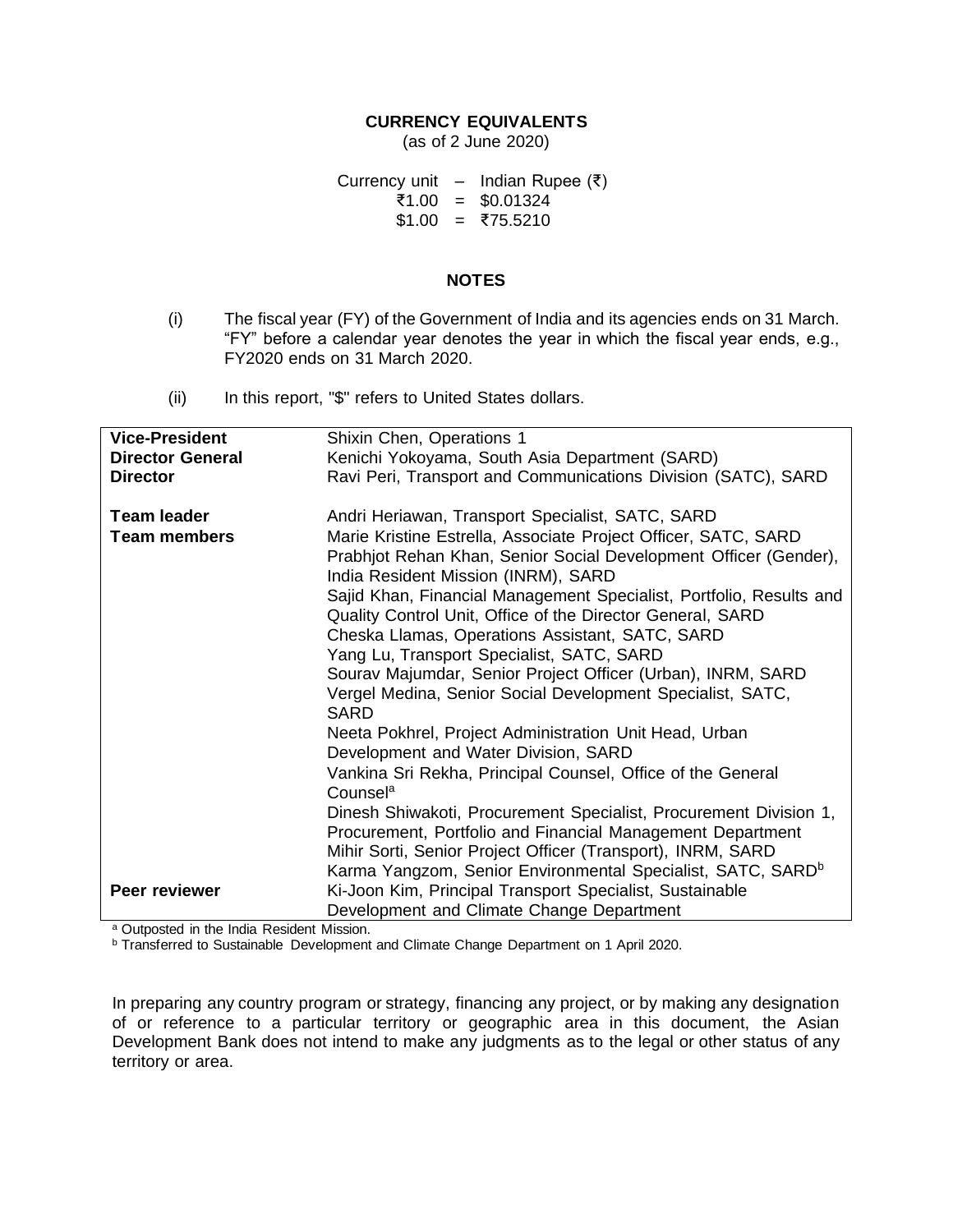| Country:                       | India                                                                                                                                                                                | Project Title:           | Chennai Metro Rail Investment Project                                                                                                                                                                                                                                                                                                                                                                                                                                                                                                                                                                                                                                                                                                                                                                                                                                                                                                                       |
|--------------------------------|--------------------------------------------------------------------------------------------------------------------------------------------------------------------------------------|--------------------------|-------------------------------------------------------------------------------------------------------------------------------------------------------------------------------------------------------------------------------------------------------------------------------------------------------------------------------------------------------------------------------------------------------------------------------------------------------------------------------------------------------------------------------------------------------------------------------------------------------------------------------------------------------------------------------------------------------------------------------------------------------------------------------------------------------------------------------------------------------------------------------------------------------------------------------------------------------------|
| Lending/Financing<br>Modality: | Multitranche financing facility                                                                                                                                                      | Department/<br>Division: | South Asia Department/Transport and<br><b>Communications Division</b>                                                                                                                                                                                                                                                                                                                                                                                                                                                                                                                                                                                                                                                                                                                                                                                                                                                                                       |
|                                | <b>POVERTY IMPACT AND SOCIAL DIMENSIONS</b>                                                                                                                                          |                          |                                                                                                                                                                                                                                                                                                                                                                                                                                                                                                                                                                                                                                                                                                                                                                                                                                                                                                                                                             |
|                                | A. Links to the National Poverty Reduction Strategy and Country Partnership Strategy<br>generation, transit-oriented development, and first- and last-mile connectivity enhancement. |                          | The National Urban Transportation Policy 2006 of India, which promotes nonmotorized and public transport, rather<br>than catering to the needs of private automobiles, is an effective platform for integrating land use and transport<br>planning. It also promotes transit-oriented development where urban development with highly dense and<br>multipurpose land use around stations of public transport modes, and facilitation of public transport usage are<br>pursued. The Chennai Metro Rail Investment Project will contribute in the development of lines 3 and 4 of the metro<br>rail system in Chennai, the capital city of Tamil Nadu on the south-east coast of India. The new metro lines will<br>connect the central area of Chennai to major destinations in the south and west of the city. Through an attached<br>technical assistance (TA), the project will strengthen the capacity of the implementing agency in non-farebox revenue |
|                                |                                                                                                                                                                                      |                          | ADB's Country Partnership Strategy for India 2018–2022 prioritizes inclusive urbanization and boosting economic<br>adood - characteristical - The characteristical relations in internal public correct - Alex - hardware to lather home                                                                                                                                                                                                                                                                                                                                                                                                                                                                                                                                                                                                                                                                                                                    |

competitiveness, among others. The project will contribute to these priority areas. Also, metros in India have introduced relatively advanced gender related measures, including recruitment of female officers and train drivers, and installation of women-dedicated coaches. Thus, the project will be in line with gender equality as stated in the country partnership strategy. More broadly, the proposed project shall contribute to the poverty reduction effort of the country by way of improving public services for the population, particularly for the poor, women and other disadvantaged groups; creating more and better jobs by promoting economic activity; and improving social development outcomes.

#### **B. Poverty Targeting**

 $\boxtimes$ General intervention  $\Box$ Individual or household (TI-H)  $\Box$ Geographic (TI-G)  $\Box$ Non-income MDGs (TI-M1, M2, etc.)

Chennai is located on the Coromandel Cost off the Bay of Bengal. It is one of the biggest industrial and commercial centers of South India, and a major cultural, economic and educational center. Based on the Census 2011, the population of the Chennai Metropolitan Area is estimated at 8.9 million and it is estimated to grow to 12.5 million by 2026. The proposed project will improve the interconnectivity and increased reach of the metro while supporting the city's economic development. The metro lines will connect the central area of Chennai to major attractions in the south and west of the city. At a broader level, economic activities and competitiveness will increase; at the local level, access to urban public and social services such as schools, health facilities, workplaces will improve. The economic growth and enhanced delivery of social services will in turn contribute to poverty alleviation.

## **C. Poverty and Social Analysis**

1. Key issues and potential beneficiaries. The primary project beneficiaries are residents living along the alignment of the metro and the general commuting public. Other beneficiaries include businesses along the alignment, traders, students and working population, slum communities, intermediate transport mode such as rickshaw, taxis and buses, and recipients of improved accessibility of relevant urban social services.

2. Impact channels and expected systemic changes. The improved and interconnected metro will enhance access to markets, economic opportunities, as well as administrative, health and educational facilities. There would be commuting time saved because of interconnected and organized metro that will lead to increase in general productivity of the population.

3. Focus of (and resources allocated in) the transaction TA or due diligence. The social impact assessment, which includes the review of involuntary resettlement impacts and gender dimension, is currently carried out by the project company and its consultants. The ADB will provide guidance to ensure consistency with the ADB Safeguard Policy Statement (SPS) and other relevant guidelines.

#### **II. GENDER AND DEVELOPMENT**

1. What are the key gender issues in the sector and/or subsector that are likely to be relevant to this project or program?

At the project preparatory stage, sex-disaggregated data on relevant socioeconomic indicators will be collected, with focus on the needs, demands, and constraints faced by the poor, women, and vulnerable groups along the project alignment and the broader community. The poverty and social assessment will evaluate the social risks associated with the metro infrastructure project, like poverty impact, commuter safety, HIV/AIDS, and human trafficking. The

# **INITIAL POVERTY AND SOCIAL ANALYSIS**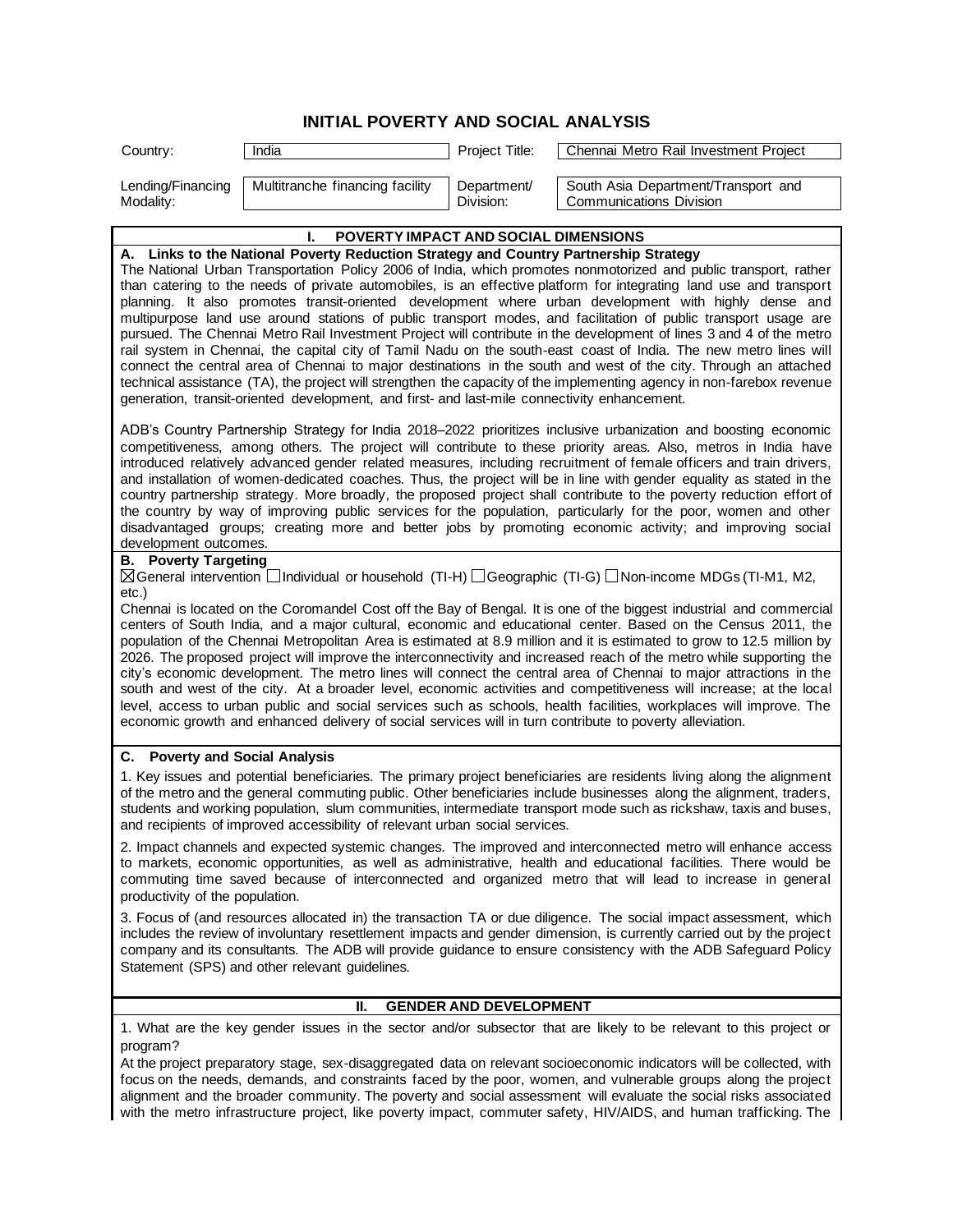| gender analysis will provide opportunities to better understand the gender sensitivities of the metro infrastructure<br>and may identify risks that particularly affect women and other vulnerable groups. The findings of this assessment<br>will be translated into mitigation and social enhancement measures to be included in the project design.                                                                                                                                     |  |  |  |  |
|--------------------------------------------------------------------------------------------------------------------------------------------------------------------------------------------------------------------------------------------------------------------------------------------------------------------------------------------------------------------------------------------------------------------------------------------------------------------------------------------|--|--|--|--|
| 2. Does the proposed project or program have the potential to contribute to the promotion of gender equity and/or<br>empowerment of women by providing women's access to and use of opportunities, services, resources, assets, and<br>participation in decision making?<br>$\boxtimes$ Yes $\Box$ No                                                                                                                                                                                      |  |  |  |  |
| The project is expected to improve women's connectivity and access to services and economic opportunities. A<br>gender equality and social inclusion action plan will be developed in due course.                                                                                                                                                                                                                                                                                          |  |  |  |  |
| 3. Could the proposed project have an adverse impact on women and/or girls or widen gender inequality?<br>⊠ Yes □ No                                                                                                                                                                                                                                                                                                                                                                       |  |  |  |  |
| The project's adverse impacts on women will relate to involuntary resettlement impacts and other social impacts<br>during project construction stage. If the project is not properly designed, women and other vulnerable groups may<br>not optimally benefit from the proposed project. The project will not likely widen gender inequality.                                                                                                                                              |  |  |  |  |
| 4. Indicate the intended gender mainstreaming category:                                                                                                                                                                                                                                                                                                                                                                                                                                    |  |  |  |  |
| $\Box$ GEN (gender equity)<br>$\boxtimes$ EGM (effective gender mainstreaming)                                                                                                                                                                                                                                                                                                                                                                                                             |  |  |  |  |
| $\Box$ SGE (some gender elements)<br>$\Box$ NGE (no gender elements)                                                                                                                                                                                                                                                                                                                                                                                                                       |  |  |  |  |
|                                                                                                                                                                                                                                                                                                                                                                                                                                                                                            |  |  |  |  |
| <b>PARTICIPATION AND EMPOWERMENT</b><br>Ш.                                                                                                                                                                                                                                                                                                                                                                                                                                                 |  |  |  |  |
| 1. Who are the main stakeholders of the project, including beneficiaries and negatively affected people? Identify                                                                                                                                                                                                                                                                                                                                                                          |  |  |  |  |
| how they will participate in the project design.                                                                                                                                                                                                                                                                                                                                                                                                                                           |  |  |  |  |
| The main stakeholders of the project are the following: residents and commuting public; businesses and social                                                                                                                                                                                                                                                                                                                                                                              |  |  |  |  |
| services providers along the alignment; involuntary resettlement impacts affected people; intermediate transport                                                                                                                                                                                                                                                                                                                                                                           |  |  |  |  |
| modes; the project company; transport regulators; and local and national governments. All the stakeholders will be                                                                                                                                                                                                                                                                                                                                                                         |  |  |  |  |
| consulted during project preparation and where possible, relevant considerations will be included in the project                                                                                                                                                                                                                                                                                                                                                                           |  |  |  |  |
| design.<br>2. How can the project contribute (in a systemic way) to engaging and empowering stakeholders and beneficiaries,                                                                                                                                                                                                                                                                                                                                                                |  |  |  |  |
| particularly, the poor, vulnerable, and excluded groups? What issues in the project design require participation of<br>the poor and excluded?                                                                                                                                                                                                                                                                                                                                              |  |  |  |  |
| Consultations and focus group discussions shall be conducted to obtain the views of various stakeholders, in                                                                                                                                                                                                                                                                                                                                                                               |  |  |  |  |
| particular women and the vulnerable, about the project and its potential impacts. Project impacts such as                                                                                                                                                                                                                                                                                                                                                                                  |  |  |  |  |
| involuntary resettlement, public safety, HIV/AIDS, and human trafficking will be thoroughly assessed during project<br>preparation.                                                                                                                                                                                                                                                                                                                                                        |  |  |  |  |
| 3. What are the key, active, and relevant civil society organizations in the project area? What is the level of civil<br>society organization participation in the project design?                                                                                                                                                                                                                                                                                                         |  |  |  |  |
| H Information generation and sharing<br><b>M</b> Collaboration<br><b>H</b> Consultation<br>L Partnership                                                                                                                                                                                                                                                                                                                                                                                   |  |  |  |  |
| 4. Are there issues during project design for which participation of the poor and excluded is important? What are<br>they and how should they be addressed? Yes                                                                                                                                                                                                                                                                                                                            |  |  |  |  |
| Vulnerable persons impacted by involuntary resettlement will benefit from additional resettlement assistance<br>measures that will be outlined in the resettlement plan. Safety and social inclusion awareness campaigns will be                                                                                                                                                                                                                                                           |  |  |  |  |
| undertaken particularly during the project operation phase.                                                                                                                                                                                                                                                                                                                                                                                                                                |  |  |  |  |
| <b>SOCIAL SAFEGUARDS</b><br>IV.                                                                                                                                                                                                                                                                                                                                                                                                                                                            |  |  |  |  |
| Involuntary Resettlement Category $\boxtimes$ A $\Box$ B<br>$\sqcup$ C $\sqcup$ FI<br>Α.                                                                                                                                                                                                                                                                                                                                                                                                   |  |  |  |  |
| 1. Does the project have the potential to involve involuntary land acquisition resulting in physical and economic<br>displacement? $\boxtimes$ Yes<br>l I No                                                                                                                                                                                                                                                                                                                               |  |  |  |  |
| The proposed project shall require acquisition of 28.14 hectares (ha) in which 5.7 ha is private land and remaining<br>22.44 ha is government land. A total of 474 properties will be affected, out of which 42 are residential and 258 are<br>commercial. There are 832 affected families: 456 of which shall be partially affected and the remaining 376 shall<br>be fully affected. Out of the total partially affected families, 38 are residential and 418 are commercial. Similarly, |  |  |  |  |
| out of the total fully affected families 97 are residential and 279 are commercial.<br>2. What action plan is required to address involuntary resettlement as part of the transaction TA or due diligence                                                                                                                                                                                                                                                                                  |  |  |  |  |
| process?                                                                                                                                                                                                                                                                                                                                                                                                                                                                                   |  |  |  |  |
| $\boxtimes$ Resettlement framework<br>$\boxtimes$ Resettlement plan<br>Social impact matrix<br>Environmental and social management system arrangement<br>None                                                                                                                                                                                                                                                                                                                              |  |  |  |  |